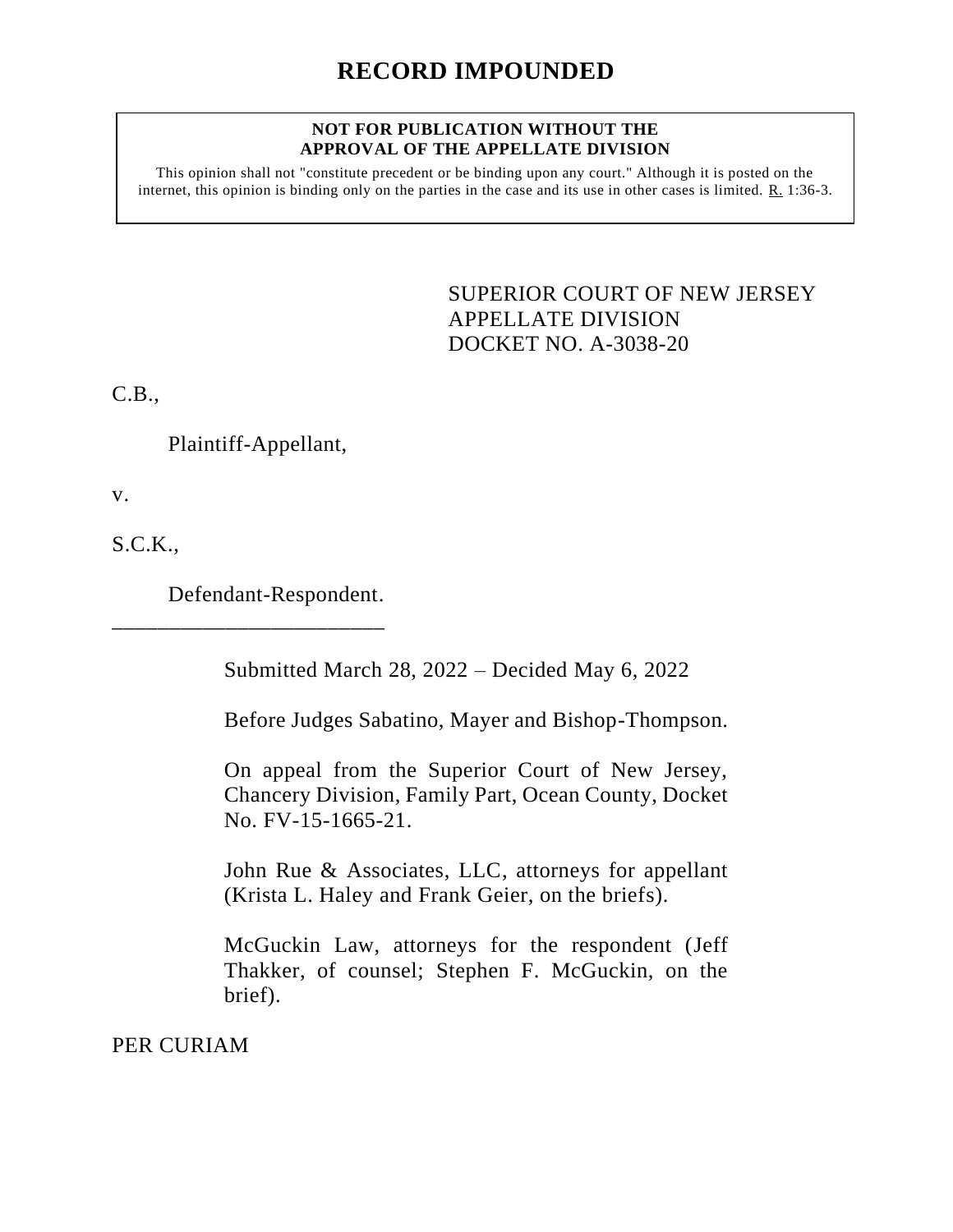Plaintiff C.B.<sup>1</sup> appeals from a June 21, 2021 order denying her request for a final restraining order (FRO) and dismissing the temporary restraining order (TRO) pursuant to the Prevention of Domestic Violence Act (PDVA), N.J.S.A. 2C:25-17 to -35. She claims that the evidence presented at the FRO trial was sufficient to support a finding that defendant, S.C.K., committed the predicate acts of assault and criminal sexual contact and that restraints were needed to protect her from future harm. We disagree and affirm.

### Factual Background

We summarize the facts from our reading of the trial transcript. Both parties were represented by counsel. The evidence was based solely on plaintiff's testimony.<sup>2</sup> Defendant did not testify at the hearing.

Plaintiff met defendant online through OkCupid, a dating app, in March or April 2021 during the COVID-19 pandemic. Initially, the parties exchanged messages through the OkCupid app. At some point, plaintiff gave defendant her cell phone number and thereafter they exchanged text messages. Through text

<sup>&</sup>lt;sup>1</sup> We use initials and pseudonyms to protect the identities of the parties and to preserve the confidentiality of the proceedings. R. 1:38-3(d)(9)-(10).

<sup>&</sup>lt;sup>2</sup> The OkCupid app and text messages were not admitted into evidence; and therefore were not considered. However, the trial judge considered plaintiff's testimony about the text messages with defendant leading up to the May 3, 2021 first date.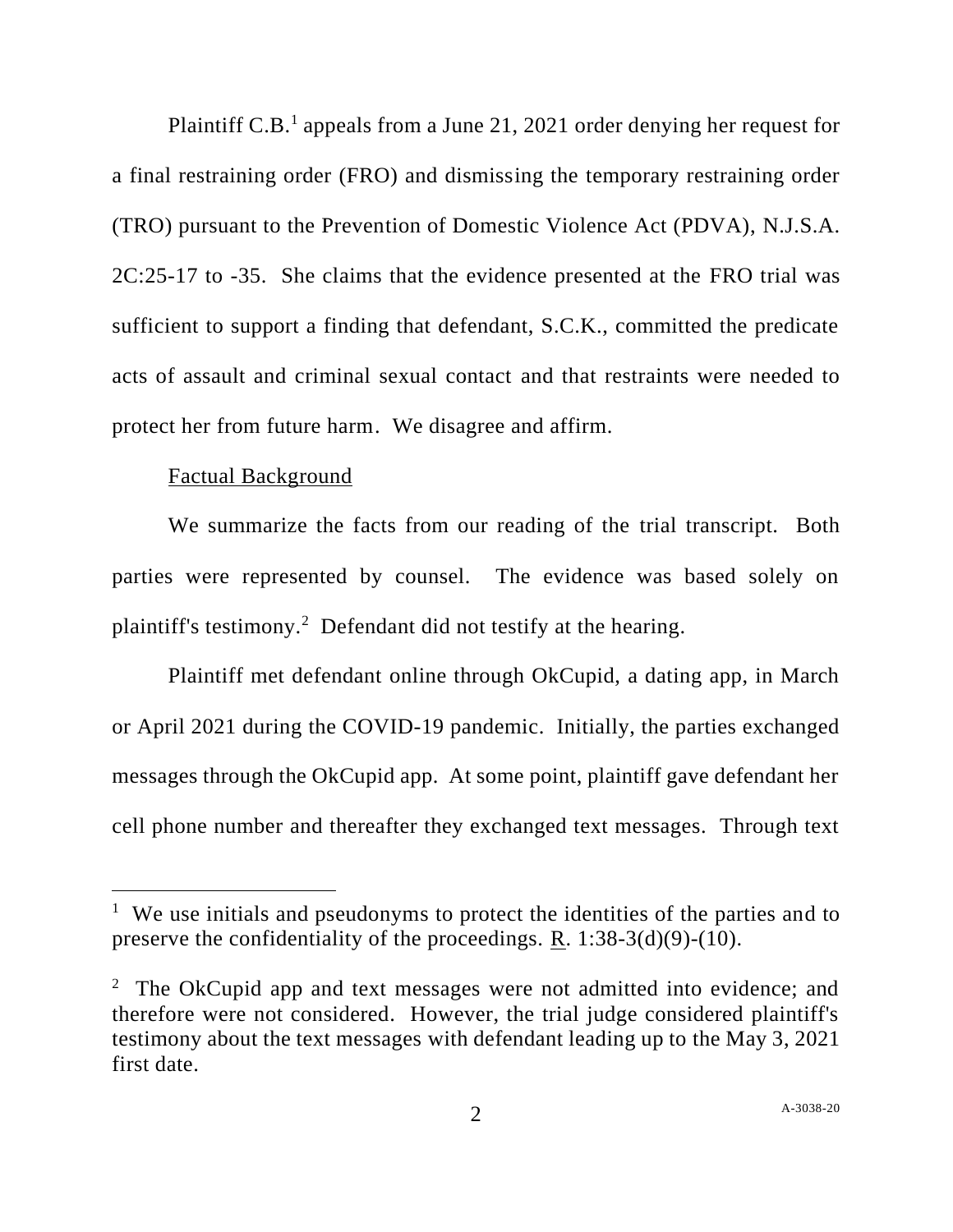messages, she told defendant that it would probably be several weeks before they could meet in person because she was assigned to manage a COVID-19 mega-vaccination center in Newark.

Several weeks later, defendant suggested that they meet at her apartment in Point Pleasant Borough on May 3, 2021. Because of the pandemic, plaintiff reluctantly agreed to defendant's suggestion. They agreed to meet, starting in the afternoon, have a few drinks, and end the "first date" at 9:30 p.m. According to plaintiff, they agreed to meet as friends and not engage in sex. Defendant purportedly understood that plaintiff was not interested in having sex on the first date, yet he made several "references to [them] having sex" and also stated "but no expectations."

Defendant also made several comments in his texts referring to getting "s\*\*\*-faced and drinking to excess," which plaintiff explained was not part of her plan. On cross-examination, she admitted replying to defendant's message saying that she "need[ed] a day to get drunk and laugh." At the trial, she testified that she needed a day to relax.

On the afternoon of May 3, 2021, approximately one hour prior to defendant's arrival, plaintiff had one-and-a-half glasses of wine because she was nervous. Defendant arrived around 2:15 p.m. by Uber. They shared a bottle of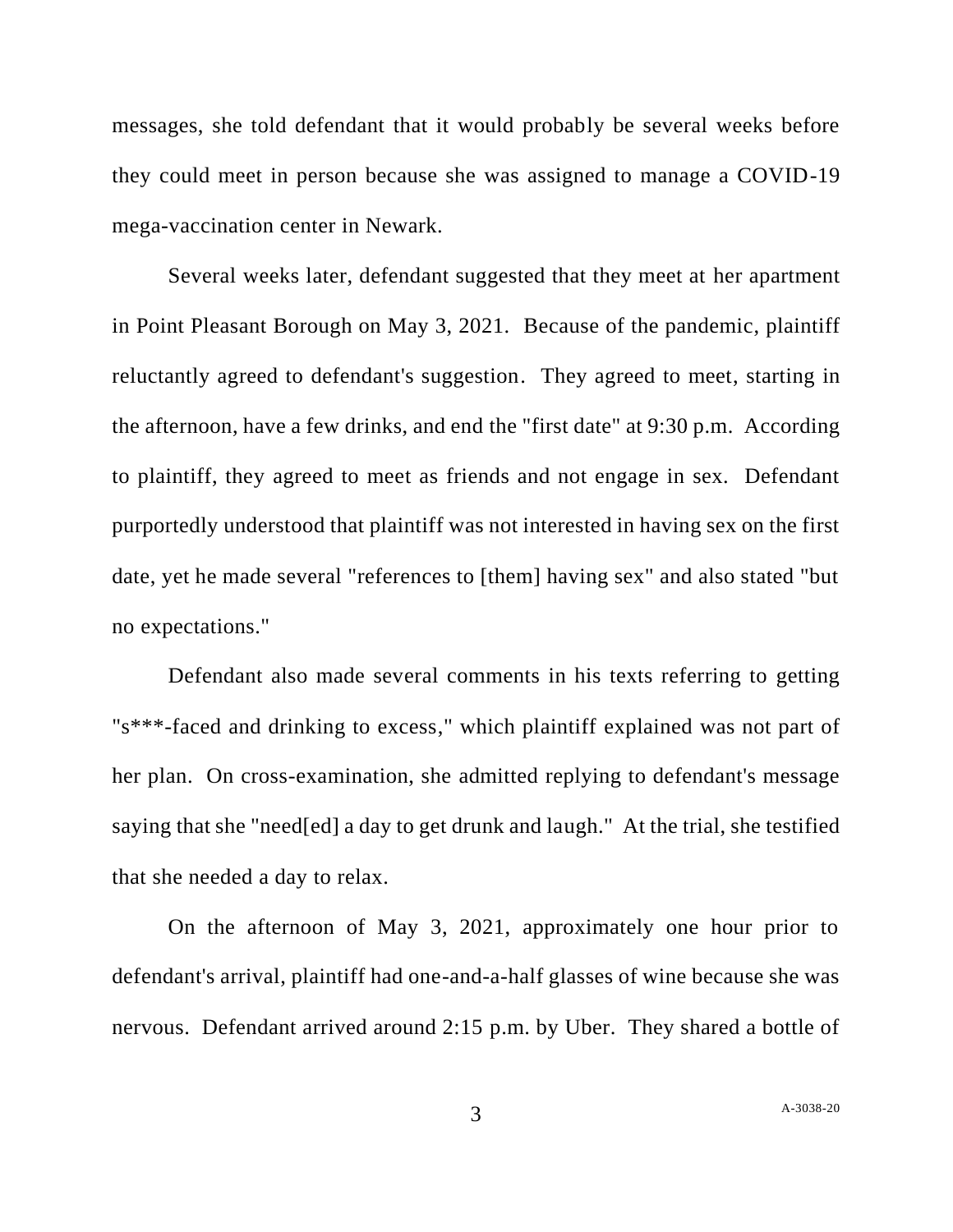specialty beer she had bought, which was about the size of a wine bottle. Plaintiff later had another glass or glass-and-a-half of wine. She left her drink unattended on multiple occasions while defendant was in the apartment.<sup>3</sup>

Plaintiff did not feel any "chemistry" with defendant although there had been some consensual kissing. Around 3:54 p.m., plaintiff texted a photograph of defendant's identification to a friend. However, plaintiff never explained why she did so. This was plaintiff's last memory before she "lost consciousness" and did not call the friend as a trial witness.

At approximately 8:00 p.m., plaintiff testified that she regained consciousness and found herself naked in bed with defendant. Defendant then "tried to roll [her] over onto [her] back," touching her shoulder and knee in the process and she pushed him off. Plaintiff had "the worst headache [she] ever had in [her] life." When defendant attempted to move her body a second time, plaintiff stated she was in a haze, but "the haze cleared up for a moment." She again pushed him off, jumped out of bed and realized defendant was naked. Plaintiff demanded that he leave her apartment, then went to the bathroom to get her robe. When she returned to her bedroom, defendant was still there. Plaintiff

 $3\text{ As}$  of the time of the trial, the lab results on a toxicology test of the drinking glass had not come back, nor had the results of a rape kit for DNA testing. Nevertheless, plaintiff did not request an adjournment to await the test results.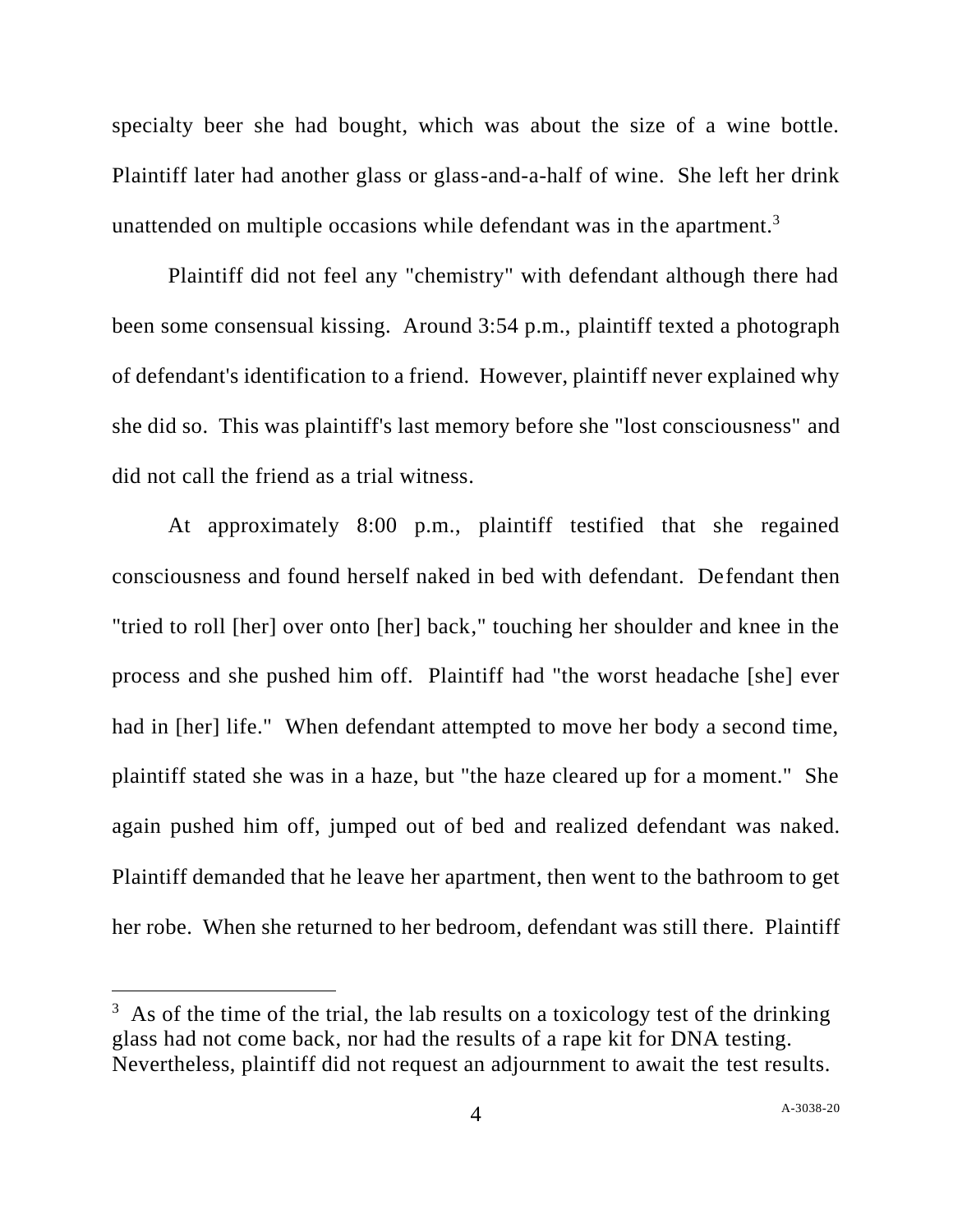told the judge she repeatedly asked him to leave. Defendant first replied that he would call an Uber; then he said that he would leave in the morning. Plaintiff called 9-1-1 and defendant ran out of the apartment.

Plaintiff testified she did not recall removing her clothing. Plaintiff explained her leggings and underwear on the couch were completely turned inside out, as if "someone had taken it from [her] waist and just peeled [them] right off of [her]." In fact, her underwear was still coiled in the leggings "intact," suggesting both were removed at the same time. Plaintiff did not recall asking defendant to remove his clothing.

The police arrived at approximately 8:45 p.m. Plaintiff told the police that this was her first date with defendant, which did not go well. She also stated that defendant refused to leave until she called the police. However, plaintiff did not tell the police that she awoke naked in bed with defendant. The police remained in her apartment until they confirmed that defendant was no longer within the area.

When the police left, plaintiff went back to bed. She woke up at 4:30 a.m. to go to work. Plaintiff had a brief meeting with her team after she arrived at the work site. While at work, plaintiff began to process what happened the night before. She had a "banging headache" that she could not get rid of and had a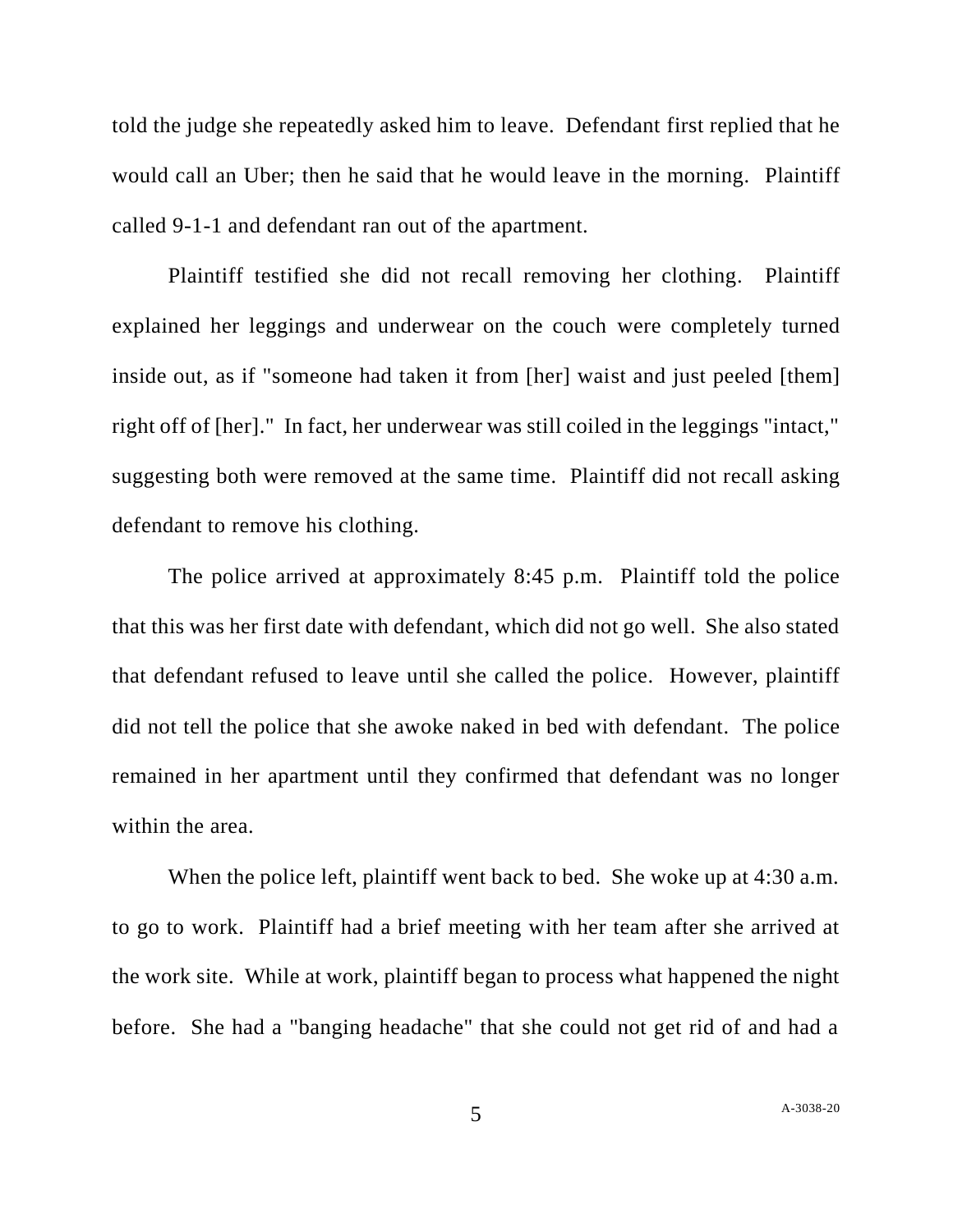"feeling of being violated." She left work and went to the Point Pleasant Borough Police Station. After taking plaintiff's statement, the police directed her to the hospital to obtain a rape kit. At the hospital, she was interviewed by a detective from the Ocean County Prosecutor's Office. She gave written permission for the crime scene technicians to search her apartment.

# Procedural History

On May 4, 2021, <sup>4</sup> plaintiff obtained a temporary protective order (TPO) against defendant under the Sexual Assault Survivors Protection Act (SASPA), N.J.S.A. 2C:14-13 to -21. On May 14, 2021, the judge converted the TPO to a TRO, but there is no explanation for the conversion. Plaintiff has not appealed from the judge's order converting the TPO to the TRO. Plaintiff alleged assault and criminal sexual contact in the domestic violence complaint.

At the conclusion of the testimony, the judge issued an oral opinion. She found the parties were in a dating relationship for purposes of jurisdiction under the PDVA. $5$  The judge considered plaintiff's allegation of assault and further

<sup>4</sup> Plaintiff claims she obtained a TPO against defendant on May 4, the day she went to the police station. However, the TPO in the appendix is dated May 13, 2021.

<sup>&</sup>lt;sup>5</sup> The judge referenced, although not by name, C.C. v. J.A.H., 463 N.J. Super. 419, 430-31 (App. Div. 2020), which held that a five-week exchange of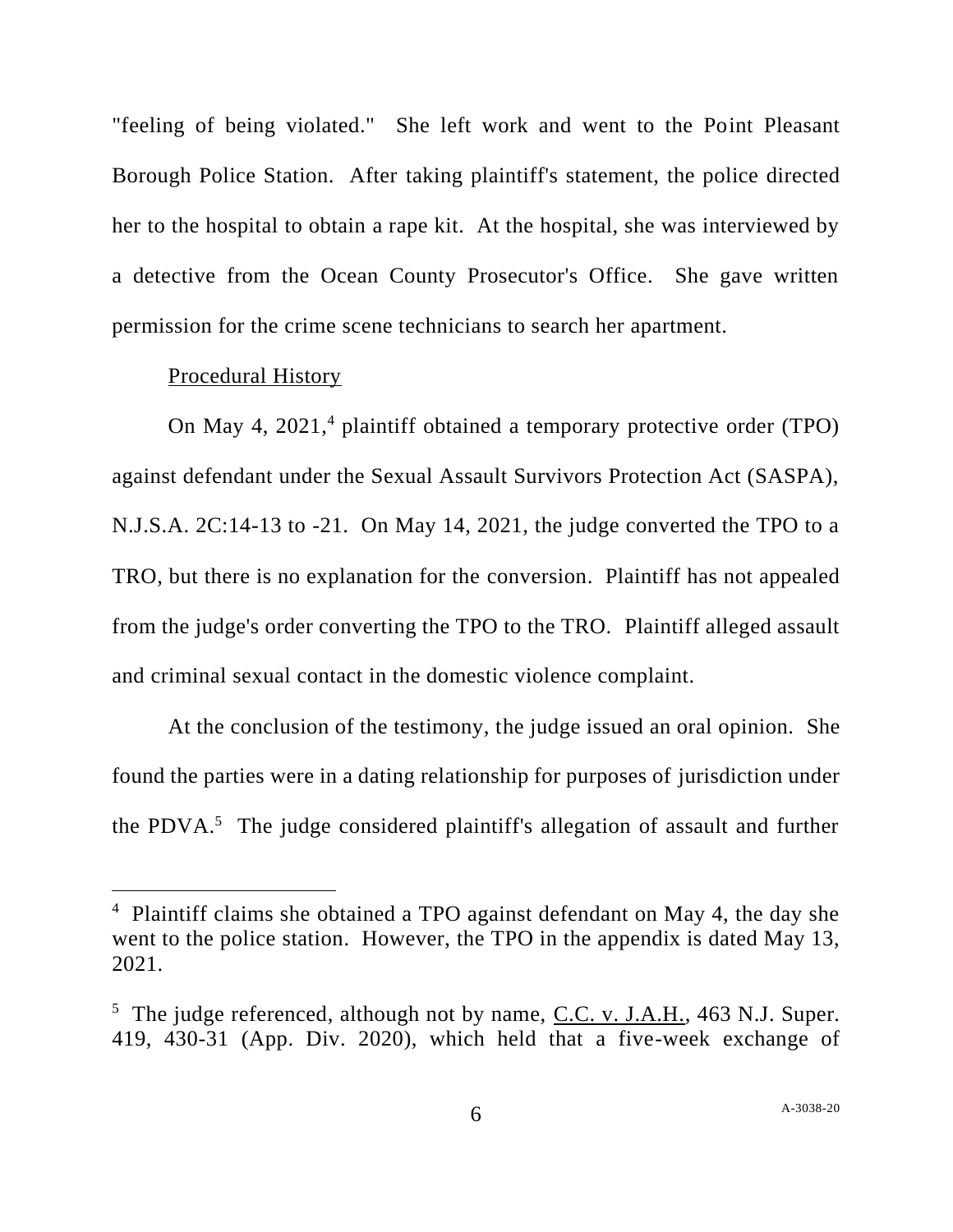found that "at the outset [assault] doesn't apply to this case, the seriously bodily injury or []fear."

The judge next addressed the alleged act of criminal sexual contact. She did not find that defendant committed criminal sexual contact as that offense is defined by statute. The judge concluded:

> The court believes, would be that there was no physical force or coercion, and the plaintiff did not suffer severe personal injury. In this particular case, the plaintiff suffered only the injury that -- emotional injury that occurred as a result, and that there was no physical injury, and without physical force or coercion, means without the freely and affirmatively given consent of the victim. It would have probably [be] called by under aggravated criminal sexual contact as well as [N.J.S.A.] 2C:14-3a in that she indicates that she believes that she was under the influence of something which would affect her ability to consent.

The judge credited plaintiff's testimony finding "plaintiff to be candid. I don't think that she tried in any way to minimize the situation or tried to make the situation different than what it actually was." The judge further explained that she understood plaintiff's testimony that she was and was not awake. The judge reasoned that "[s]he wasn't completely awake, but she certainly was

<sup>&</sup>quot;proliferate and exceedingly intimate communications" between parties can constitute a "dating relationship" under the PDVA.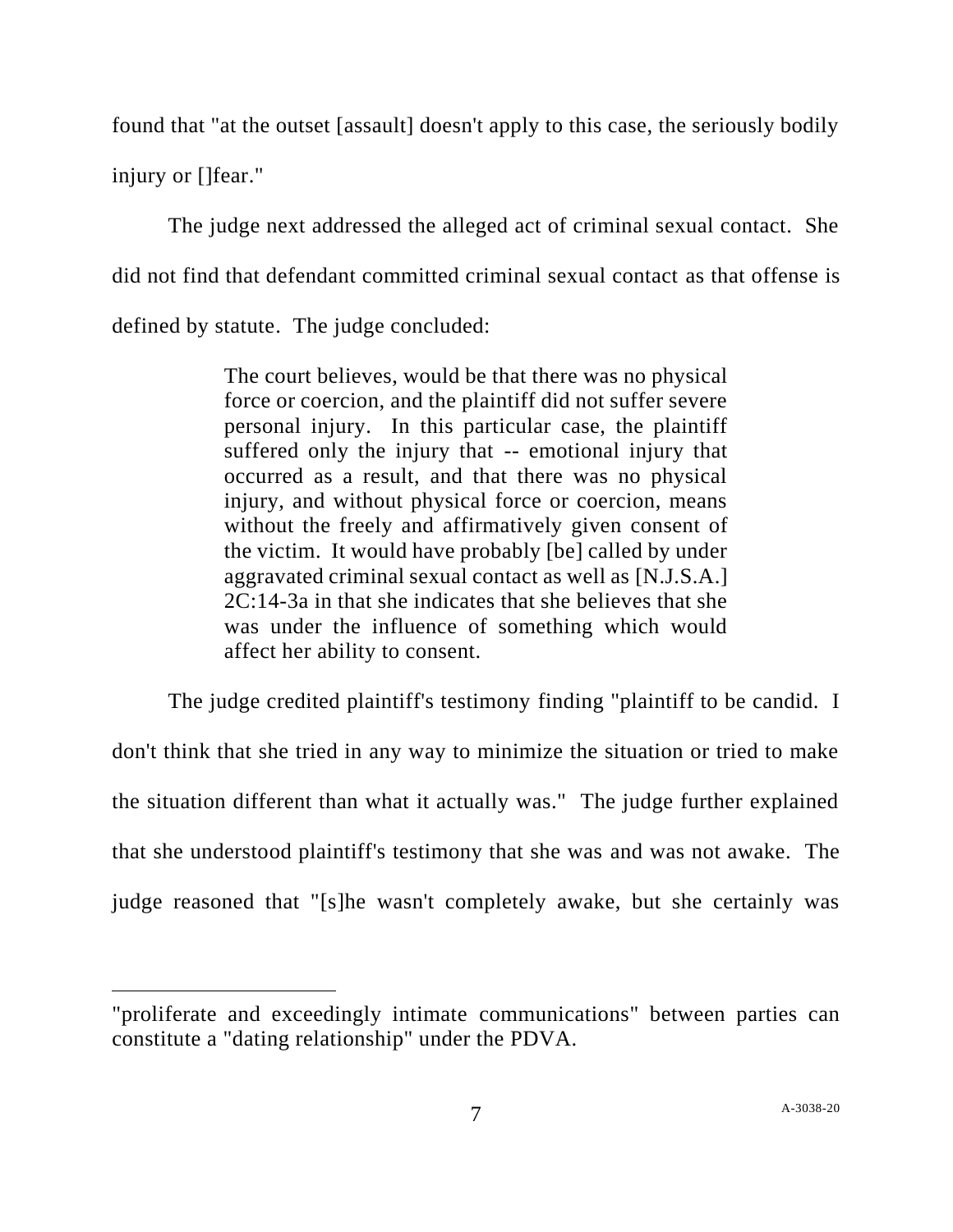conscious at that point of what was going on." Plaintiff "believe[d] she was drugged by the defendant" however, "[s]he has no evidence of that."

The judge found no prior history of violence between the parties. Based on the testimony and evidence, the judge stated, "so I cannot make a finding that the plaintiff has met her burden of proof with regard to either an assault or criminal sexual contact regardless of the testimony." Plaintiff's request for a FRO was denied and the TRO was dismissed. This appeal ensued.

#### Standard of Review

On appeal, plaintiff contends that the trial court erred as a matter of law in dismissing the TRO. She also asserts she requires immediate protection from defendant. Further, she asks this court to issue an FRO without requiring a remand to the Family Part.

Our scope of review of the grant or denial of an FRO is limited. See Cesare v. Cesare, 154 N.J. 394, 411-12 (1998). We accord substantial deference to family judges' findings of fact because of their special expertise in family matters. Id. at 413. That deference is particularly strong when the evidence is largely testimonial and rests on a judge's credibility findings. Gnall v. Gnall, 222 N.J. 414, 428 (2015). Deference is also particularly appropriate because the judge who observes the witness and hears the testimony has a perspective the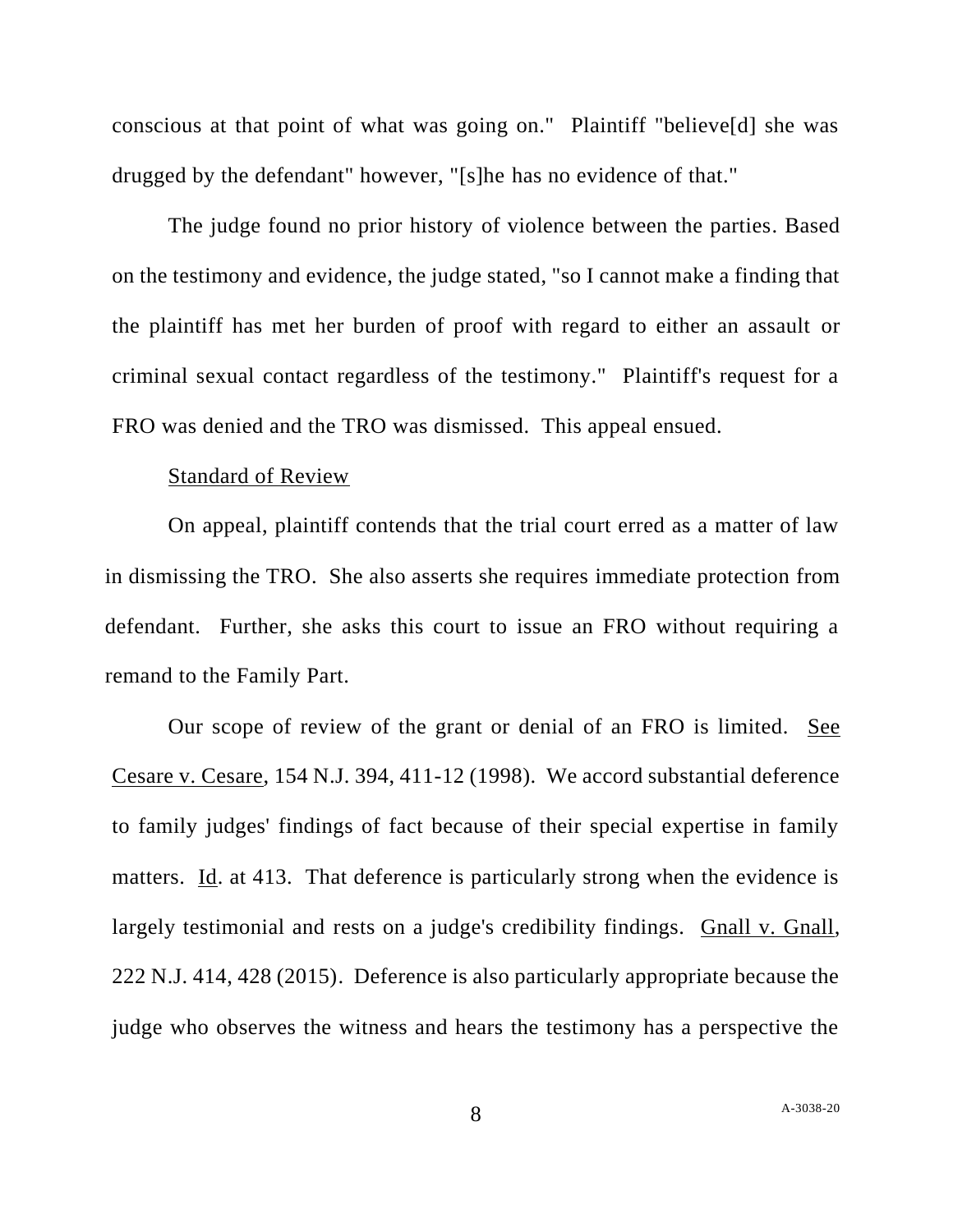reviewing court does not enjoy. Pascale v. Pascale, 113 N.J. 20, 33 (1988) (citing Gallo v. Gallo, 66 N.J. Super. 1, 5 (App. Div. 1961)).

We will "not disturb the 'factual findings and legal conclusions of the trial judge unless [we are] convinced that they are so manifestly unsupported by or inconsistent with the competent, relevant, and reasonably credible evidence as to offend the interests of justice.'" Cesare, 154 N.J. at 412 (quoting Rova Farms Resort, Inc. v. Invs. Ins. Co. of Am., 65 N.J. 474, 484 (1974)).

N.J.S.A. 2C:25-19 defines domestic violence under the PDVA as the infliction of one or more of the enumerated predicate acts upon a protected person. Assault, N.J.S.A. 2C:12-1, and criminal sexual contact, N.J.S.A. 2C:14- 3, are among the predicate acts listed in N.J.S.A. 2C:25-19.

Before a FRO may be issued, the court must engage in a two-prong analysis and make specific factual findings and legal conclusions. Silver, 387 N.J. Super. at 125-27. First, the court must determine, "in light of the previous history of violence between the parties...whether the plaintiff has proven, by a preponderance of the credible evidence, that one or more of the predicate acts set forth in N.J.S.A. 2C:25-19(a) has occurred." Ibid*.*

After finding that a predicate act has been committed, the court must next determine "whether a restraining order is necessary to protect the plaintiff from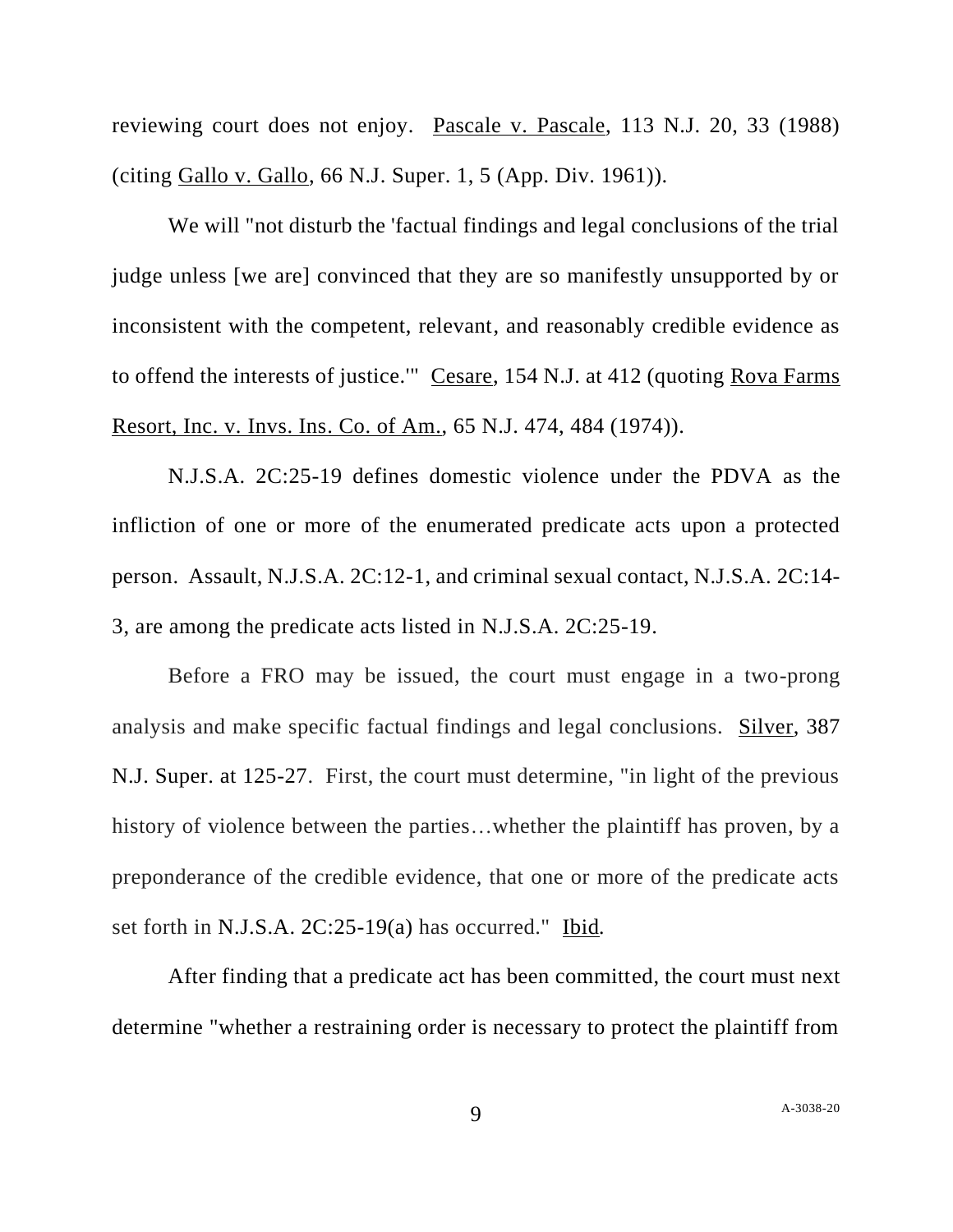future acts or threats of violence, upon an evaluation of the factors set forth in N.J.S.A.  $2C:25-29(a)(1)$  to  $(a)(6)$ , to protect the victim from an immediate danger or to prevent further abuse." J.D. v. M.D.F., 207 N.J. 458, 476 (2011). Simply stated, the court must resolve that "relief is necessary to prevent further abuse." Id.; see also Silver, 387 N.J. Super. at 127. This determination also "must be evaluated in light of the previous history of domestic violence between the plaintiff and defendant including, previous threats, harassment and physical abuse," as well as "whether immediate danger to the person is present." Silver, 387 N.J. Super. at 124 (quoting Corrente v. Corrente, 281 N.J. Super. 243, 248 (App. Div. 1995) (citing N.J.S.A.  $2C:25-29(a)(1)-(2))$ ). But the court need not incorporate all of these factors into its findings. Cesare, 154 N.J. at 401-02; McGowan v. O'Rourke, 391 N.J. Super. 502, 506 (App. Div. 2007).

# Assault

The evidence does not support the argument advanced by plaintiff that an assault occurred. The predicate act of assault is committed when a person "[a]ttempts to cause or purposely, knowingly or recklessly causes bodily injury to another[.]" N.J.S.A.  $2C:12-1(a)(1)$ . "Bodily injury" is "physical pain, illness or any impairment of physical condition[.]" N.J.S.A. 2C:11-1(a). See also State v. Stull, 403 N.J. Super. 501, 505 (App. Div. 2008).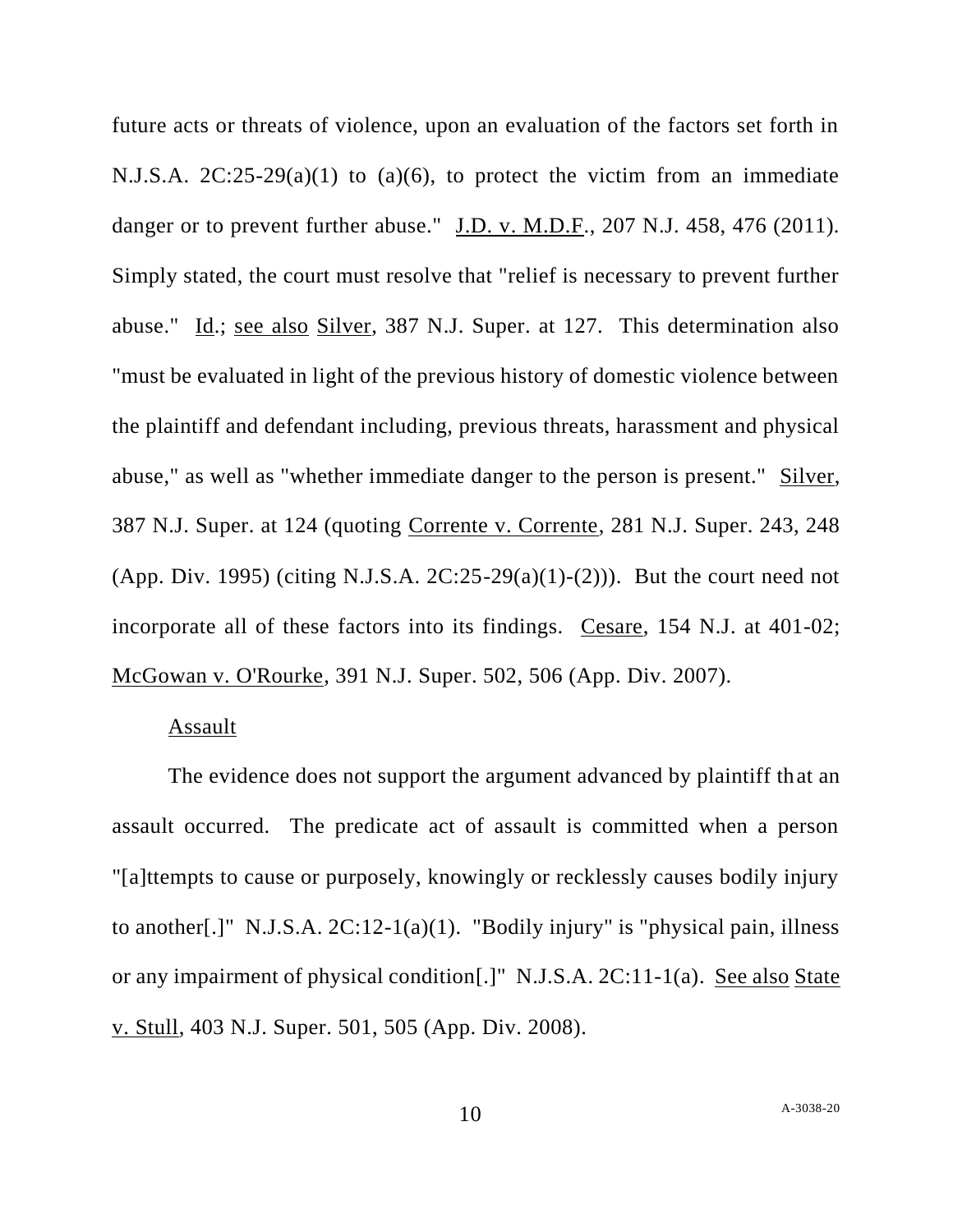Here, the record supports the judge's finding that defendant did not commit an assault. The judge considered plaintiff's testimony that defendant twice tried to roll her over onto her back by touching her right shoulder and knee. The judge correctly determined that plaintiff did not suffer any physical injury or fear of bodily injury based on her testimony. Plaintiff did not have any bruises and she felt no pain other than a headache. She also noted that there was no prior history of violence between the parties. Hence, plaintiff's arguments are meritless since she failed to present by a preponderance of the evidence sufficient proof of an assault within the meaning of the statute.

# Criminal Sexual Contact

N.J.S.A. 2C:14-3(b) provides that "[a]n actor is guilty of criminal sexual contact if he commits an act of sexual contact with the victim under any of the circumstances set forth in section 2C:14-2(c) (1) through (5)." "Sexual contact" is defined as "an intentional touching by the . . . actor, either directly or through clothing, of the victim's . . . intimate parts for the purpose of degrading or humiliating the victim or sexually arousing or sexually gratifying the actor." N.J.S.A. 2C:14-1(d). Although the statute does not specify the mental state that must be demonstrated to prove the defendant's criminal intent, N.J.S.A. 2C:2- 2(c)(3) establishes the principle that criminal statutes that do not designate a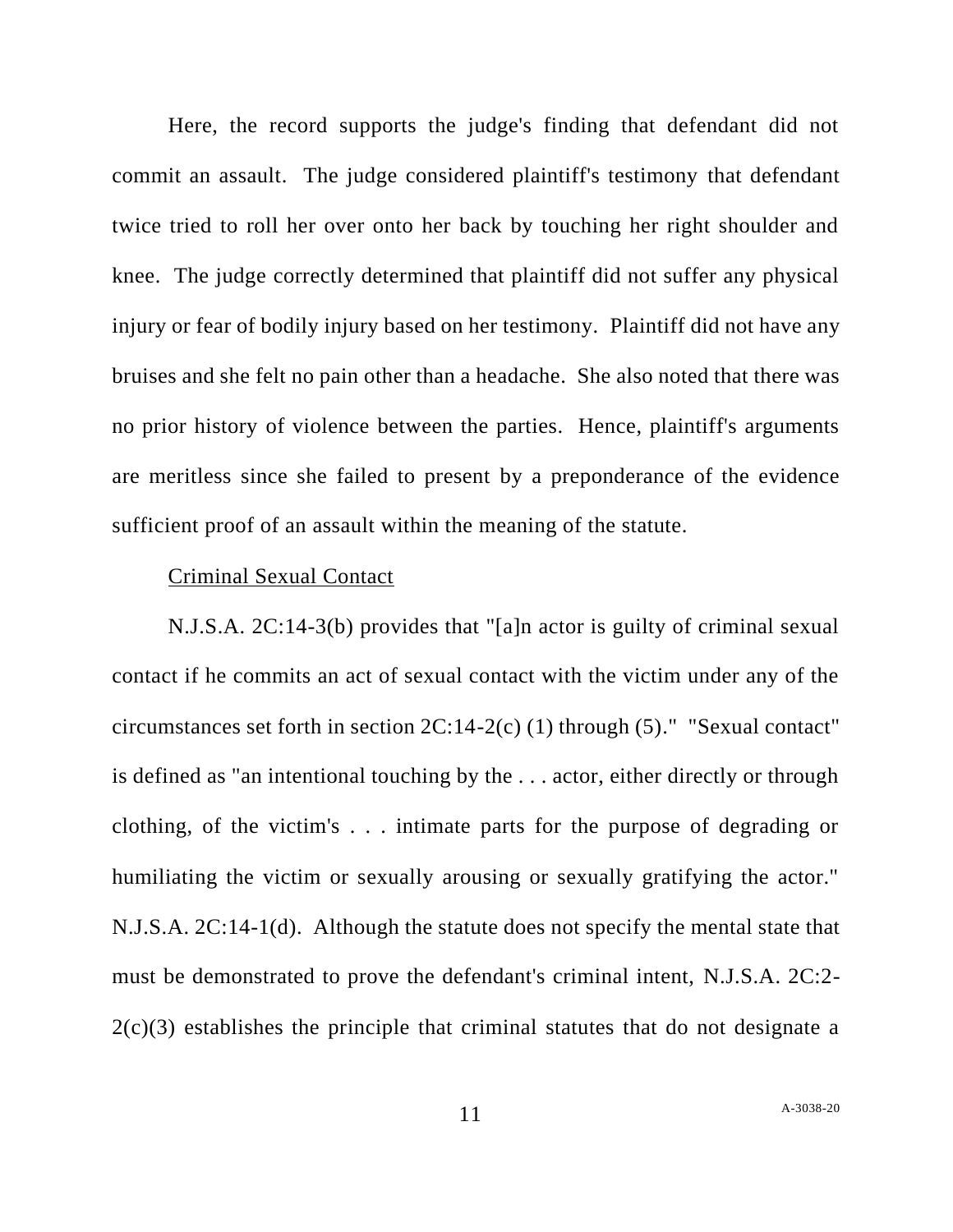specific culpability requirement should be construed as requiring knowing conduct. N.J.S.A.  $2C:2-2(b)(2)$  provides that "[a] person acts knowingly with respect to the nature of his conduct or the attendant circumstances if he is aware that his conduct is of that nature, or that such circumstances exist[.]"

Plaintiff's criminal sexual contact argument is fundamentally flawed. There is no competent credible proof in the record that defendant forcibly touched plaintiff's intimate body parts and that he did so for his own sexual gratification. With nothing more than plaintiff's testimony that defendant attempted to roll her over on her back by touching her shoulder and knee, she did not establish by a preponderance of the evidence that a criminal sexual touching occurred.

Plaintiff also argues that the judge should have drawn an adverse inference against defendant since he declined to testify at the trial. Plaintiff has not provided any persuasive reasoning in support of her argument, except for referring to an unpublished case, which has no precedential value.<sup>6</sup> Defendant did not testify, provide a certification, or offer any other documentary evidence;

<sup>6</sup> Rule 1:36-3 provides, in relevant part, "No unpublished opinion shall constitute precedent or be binding upon any court." In addition, except for certain situations not applicable here, "no unpublished opinions shall be cited by any court." Ibid.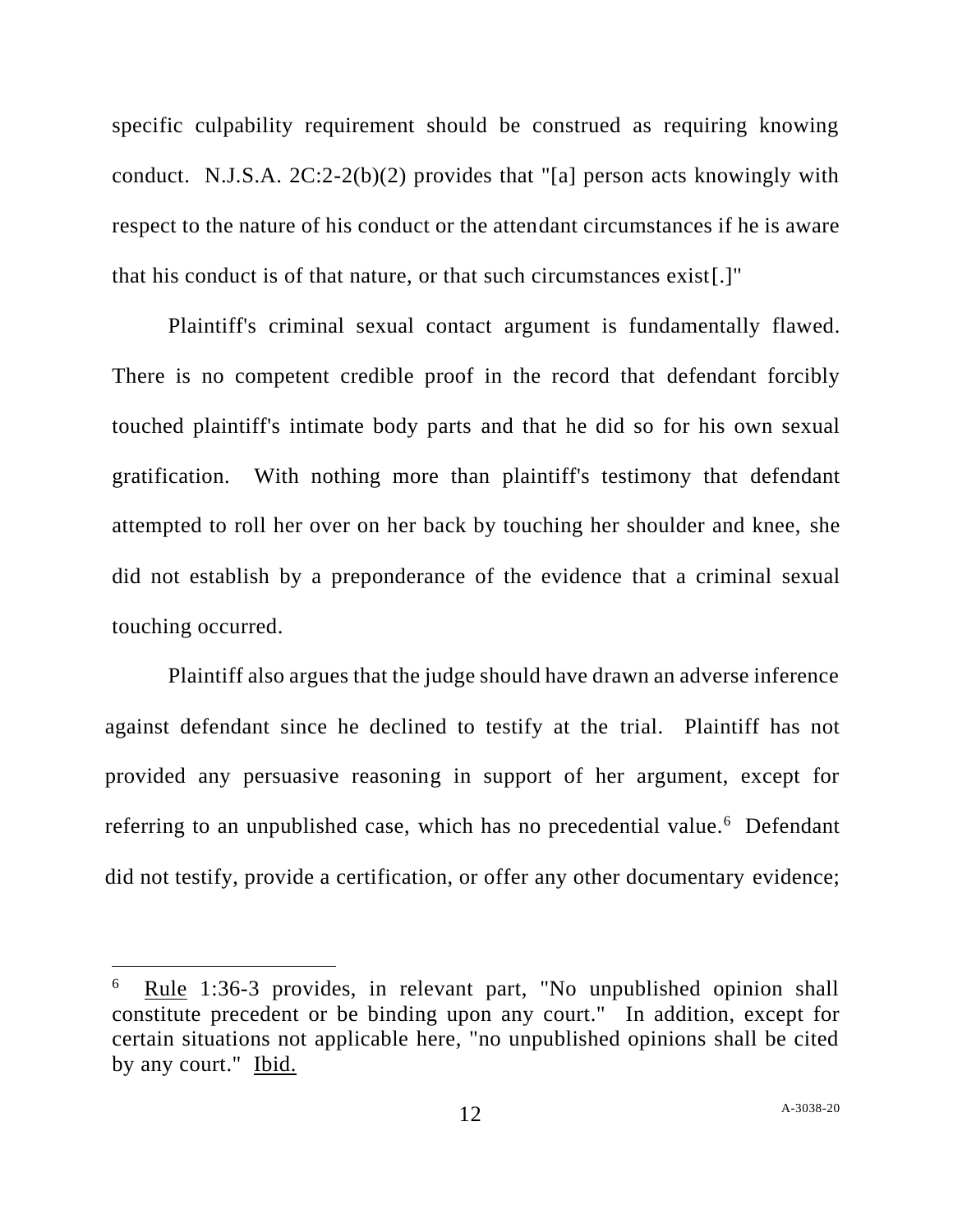therefore, the record is barren of any additional evidence to support an adverse finding. State, Dep't of Law & Pub. Safety., Div. of Gaming Enf't v. Merlino, 216 N.J. Super. 579, 587 (App. Div. 1987). As such, it is within the discretion of the trial judge to draw an adverse inference. Ibid. Here, we find no abuse of discretion by the judge declining to draw an adverse inference in this domestic violence proceeding.

We defer to the trial judge's finding, based upon an assessment of the plaintiff's credibility and the lack of competent evidence, that defendant did not commit acts of domestic violence on May 3, 2021.

# Final Restraining Order

Plaintiff argues that the court erred in finding the entry of an FRO was unnecessary to protect plaintiff from immediate danger or further acts of domestic violence. We reject plaintiff's contention.

A history of domestic violence is one of the six non-exhaustive factors the judge must consider when evaluating whether an FRO is necessary for a plaintiff's protection. See N.J.S.A. 2C:25-29(a); Silver, 387 N.J. Super. at 125- 27. The judge is "not obligated to find a past history of abuse before determining that an act of domestic violence has been committed." Cesare, 154 N.J. at 402.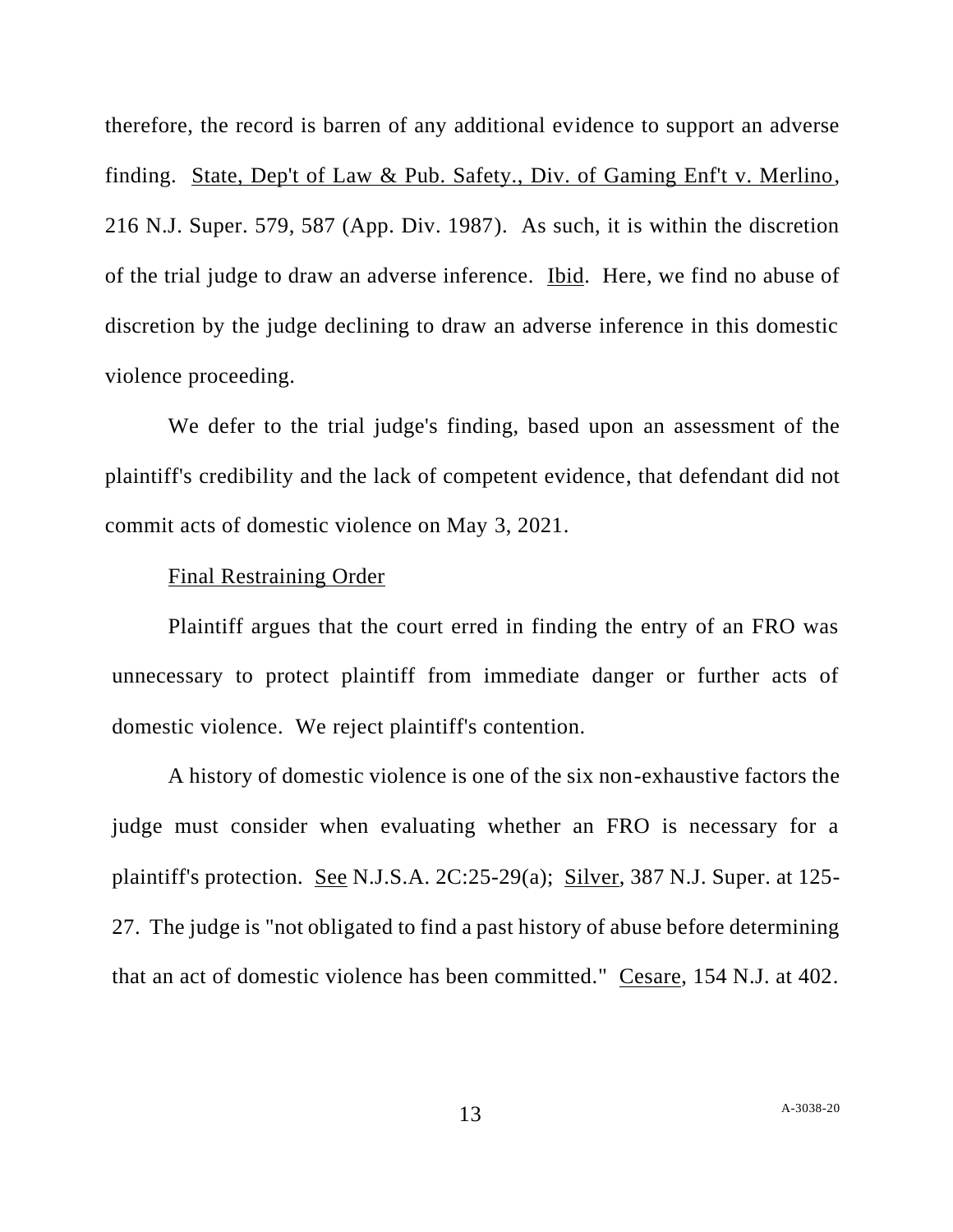Applying these standards to our review of the arguments raised by plaintiff, we discern no basis for disturbing the judge's decision to deny entry of a FRO. The judge determined that there was no history of violence or abuse between the parties. Plaintiff did not testify that there was any additional contact with defendant after the "first date" and therefore there was no evidence of an "immediate danger or a need to prevent further acts of domestic violence." Silver, 387 N.J. Super. at 127. Thus, plaintiff did not satisfy the second prong of Silver. We are satisfied that the record supports the judge's determination that plaintiff failed to establish that a FRO was necessary.

We find insufficient merit in plaintiff's argument for the exercise of original jurisdiction under Rule 2:10-5 to warrant discussion in a written opinion. R. 2:11-3(e)(1)(E).

Affirmed.

I hereby certify that the foregoing is a true copy of the original on file in my office. CLERK OF THE APPELLATE DIVISION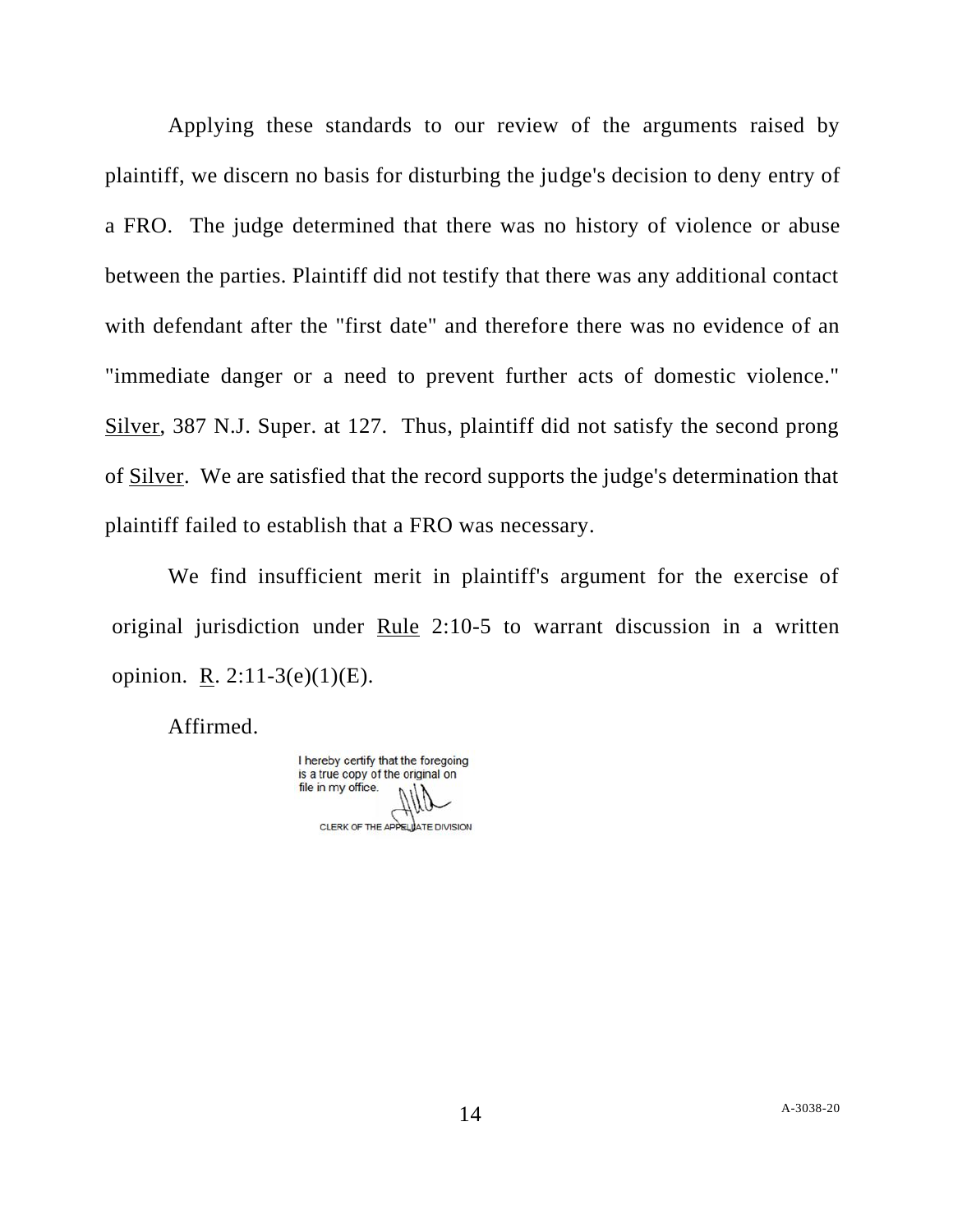# \_\_\_\_\_\_\_\_\_\_\_\_\_\_\_\_\_\_\_\_\_\_\_\_\_\_\_\_\_ SABATINO, P.J.A.D., concurring.

I join in the result and in the soundly reasoned opinion of the court. I write to point out a concern that may warrant future legislative attention.

When plaintiff applied for restraints under SASPA, she included as charged predicate acts, among others, "attempted sexual contact" and "attempted sexual penetration." However, when her complaint was converted to a pleading under the PDVA, those attempt-based offenses were omitted. That is presumably because, with the exception of simple assault, the Legislature did not include attempt crimes on the list of eligible predicate acts under the PDVA, as enumerated in N.J.S.A.  $2C:25-19(a)(1)-(19)$ . See State v. Lee, 411 N.J. Super. 349, 352-53 (App. Div. 2010) (interpreting the absence of "attempt" from the list of predicate acts under the PDVA as reflecting legislative intent to not deem such criminal attempts as sufficient to support an FRO). I note that, by comparison, SASPA, which was adopted in 2015 long after the PDVA's enactment, has a broader listing of predicate acts, and expressly states that victims of "nonconsensual sexual contact, sexual penetration, or lewdness, or any attempt at such conduct," can obtain restraints under that statute. N.J.S.A.  $2C:14-14(a)(1)$  (emphasis added); see also N.J.S.A.  $2C:5-1(a)$  (generally defining the forms of unlawful "attempt" under the Criminal Code).

1